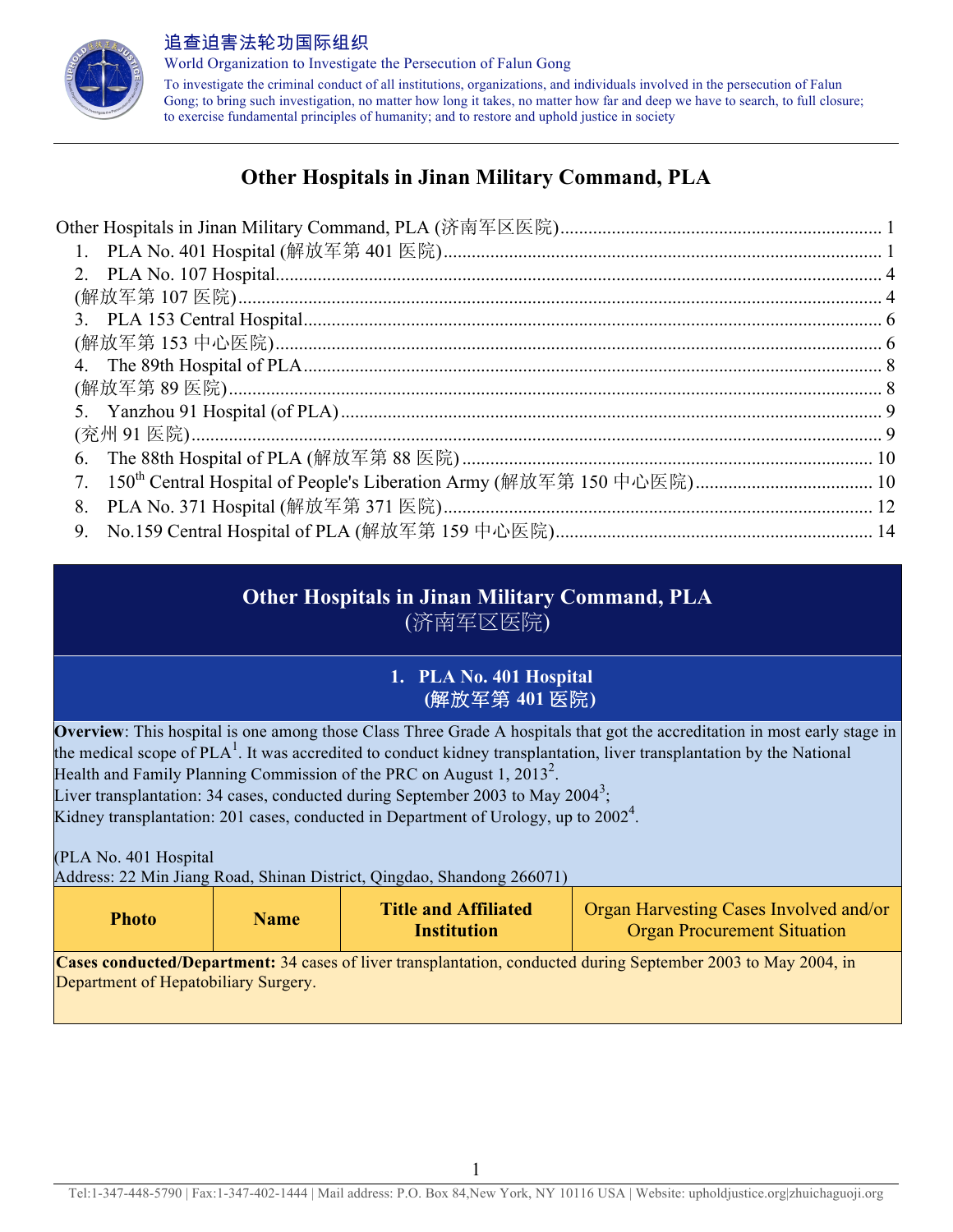

World Organization to Investigate the Persecution of Falun Gong

| (刁同进)                            | Department of Hepatobiliary<br>Surgery,<br>PLA No. 401 Hospital                            | Participated in performing 34 cases of liver<br>transplantation during September 2003 to May<br>2004; (reports also showing his participation of<br>performing extraction of livers from 34<br>"donors", with parameter of warm ischemia<br>time 2-9 min, average 5.1 min, during the same<br>period.) |
|----------------------------------|--------------------------------------------------------------------------------------------|--------------------------------------------------------------------------------------------------------------------------------------------------------------------------------------------------------------------------------------------------------------------------------------------------------|
| ZHANG Hua<br>(张华)                | Deputy Chief Physician,<br>Department of Hepatobiliary<br>Surgery,<br>PLA No. 401 Hospital | Participated in performing 34 cases of liver<br>transplantation during September 2003 to May<br>2004; (reports also showing his participation of<br>performing extraction of livers from 34<br>"donors", with parameter of warm ischemia<br>time 2-9 min, average 5.1 min, during the same<br>period.) |
| <b>YUAN</b><br>Weisheng<br>(袁伟升) | Deputy Chief Physician,<br>Department of Hepatobiliary<br>Surgery,<br>PLA No. 401 Hospital | Participated in performing 34 cases of liver<br>transplantation during September 2003 to May<br>2004; (reports also showing his participation of<br>performing extraction of livers from 34<br>"donors", with parameter of warm ischemia<br>time 2-9 min, average 5.1 min, during the same<br>period.) |
| LIU Peng<br>(刘鹏)                 | Department of Hepatobiliary<br>Surgery,<br>PLA No. 401 Hospital                            | Participated in performing 34 cases of liver<br>transplantation during September 2003 to May<br>2004; (reports also showing his participation of<br>performing extraction of livers from 34<br>"donors", with parameter of warm ischemia<br>time 2-9 min, average 5.1 min, during the same<br>period.) |
| <b>GONG Lin</b><br>(宫林)          | Department of Hepatobiliary<br>Surgery,<br>PLA No. 401 Hospital                            | Participated in performing 34 cases of liver<br>transplantation during September 2003 to May<br>2004; (reports also showing his participation of<br>performing extraction of livers from 34<br>"donors", with parameter of warm ischemia<br>time 2-9 min, average 5.1 min, during the same<br>period.) |
| ZHENG Xiuhai<br>(郑秀海)            | Department of Hepatobiliary<br>Surgery,<br>PLA No. 401 Hospital                            | Participated in performing 34 cases of liver<br>transplantation during September 2003 to May<br>2004; (reports also showing his participation of<br>performing extraction of livers from 34<br>"donors", with parameter of warm ischemia<br>time 2-9 min, average 5.1 min, during the same<br>period.) |
|                                  | DIAO Tongjin                                                                               | Deputy Chief Physician,<br>Cases conducted/Department: 201 cases of kidney transplantation, conducted up to 2002, in Department of Urology.                                                                                                                                                            |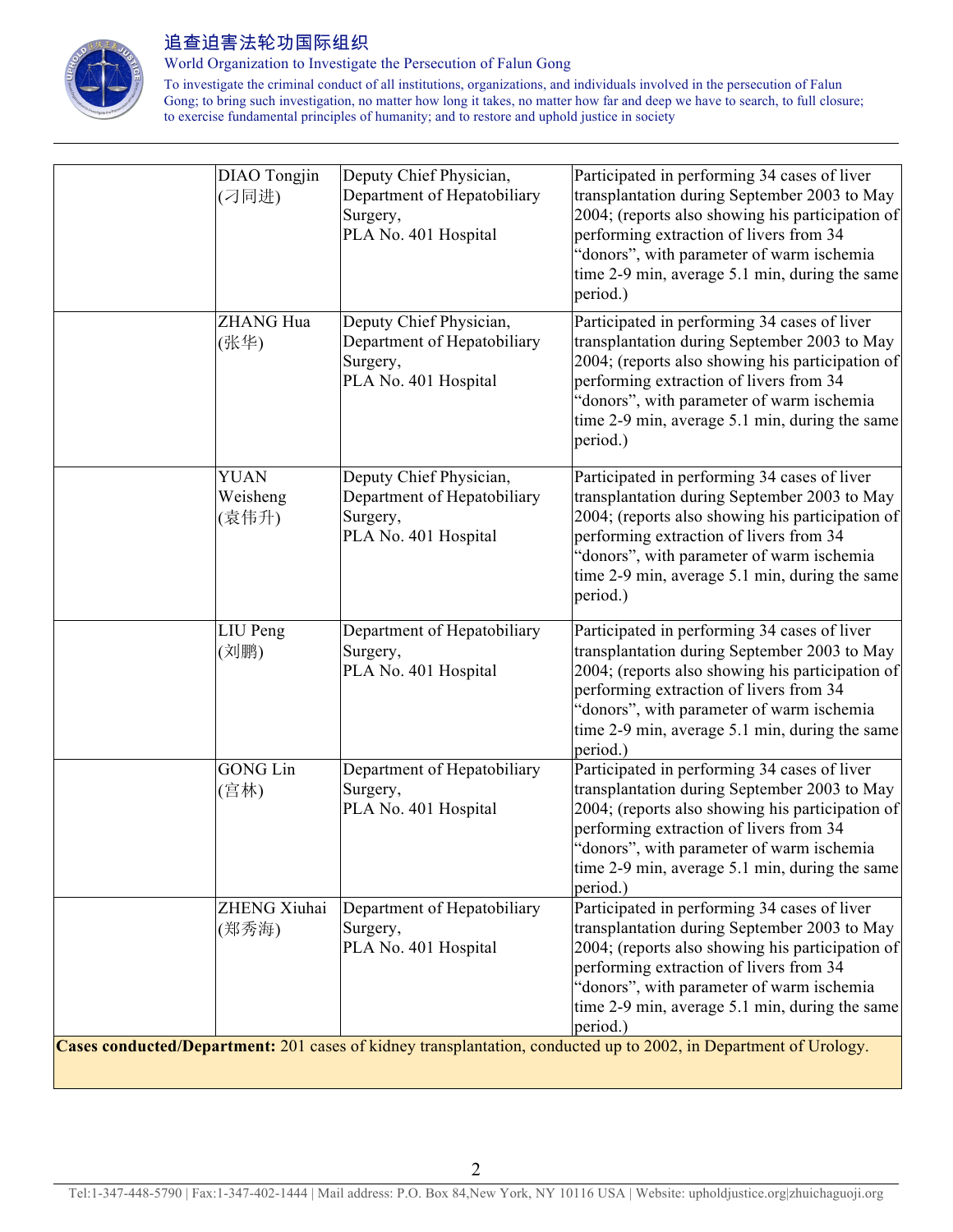

World Organization to Investigate the Persecution of Falun Gong

| <b>CHEN</b><br>Jianzhong      | Deputy Chief Physician,<br>Department of Urology,                              | Participated in performing 201 cases of kidney<br>transplantation up to 2002.                             |
|-------------------------------|--------------------------------------------------------------------------------|-----------------------------------------------------------------------------------------------------------|
| (陈建中)                         | PLA No. 401 Hospital                                                           |                                                                                                           |
| LI Jingqin<br>(李景勤)           | Deputy Chief Physician,<br>Department of Urology,<br>PLA No. 401 Hospital      | Participated in performing 201 cases of kidney<br>transplantation up to 2002.                             |
| PEI Jiyun<br>(裴继云)            | Chief Physician,<br>Department of Urology,<br>PLA No. 401 Hospital             | Participated in performing 201 cases of kidney<br>transplantation up to 2002.                             |
| ZHOU Dahai<br>(周大海)           | Attending Physician,<br>Department of Urology,<br>PLA No. 401 Hospital         | Participated in performing 18 cases of kidney<br>transplantation during January 2001 to<br>December 2010. |
| WEI Yong<br>(魏永)              | Attending Physician,<br>Department of Urology,<br>PLA No. 401 Hospital         | Participated in performing 18 cases of kidney<br>transplantation during January 2001 to<br>December 2010. |
| <b>XUE Yifeng</b><br>(薛义峰)    | Department of Urology,<br>PLA No. 401 Hospital                                 | Participated ever in performing kidney<br>transplantation (the number of cases, to be<br>investigated).   |
| <b>ZHANG Jinping</b><br>(张金平) | Deputy Chief Physician,<br>Department of Urology,<br>PLA No. 401 Hospital      | Participated in performing 201 cases of kidney<br>transplantation up to 2002.                             |
| MA Qun<br>(马群)                | Attending Physician,<br>Department of Urology,<br>PLA No. 401 Hospital         | Participated in performing 201 cases of kidney<br>transplantation up to 2002.                             |
| <b>ZHANG Falin</b><br>(孙发林)   | Attending Physician,<br>Center of Nephrology Diseases,<br>PLA No. 401 Hospital | Participated in performing 201 cases of kidney<br>transplantation up to 2002.                             |
| DENG Jun<br>(邓军)              | Department of Urology,<br>PLA No. 401 Hospital                                 | Participated in performing 201 cases of kidney<br>transplantation up to 2002.                             |
| LIU Yi<br>(刘毅)                | Department of Urology,<br>PLA No. 401 Hospital                                 | Participated in performing 201 cases of kidney<br>transplantation up to 2002.                             |
| <b>SUN Shoufeng</b><br>(孙守峰)  | Department of Urology,<br>PLA No. 401 Hospital                                 | Participated in performing 201 cases of kidney<br>transplantation up to 2002.                             |
| <b>Back to Contents</b>       |                                                                                |                                                                                                           |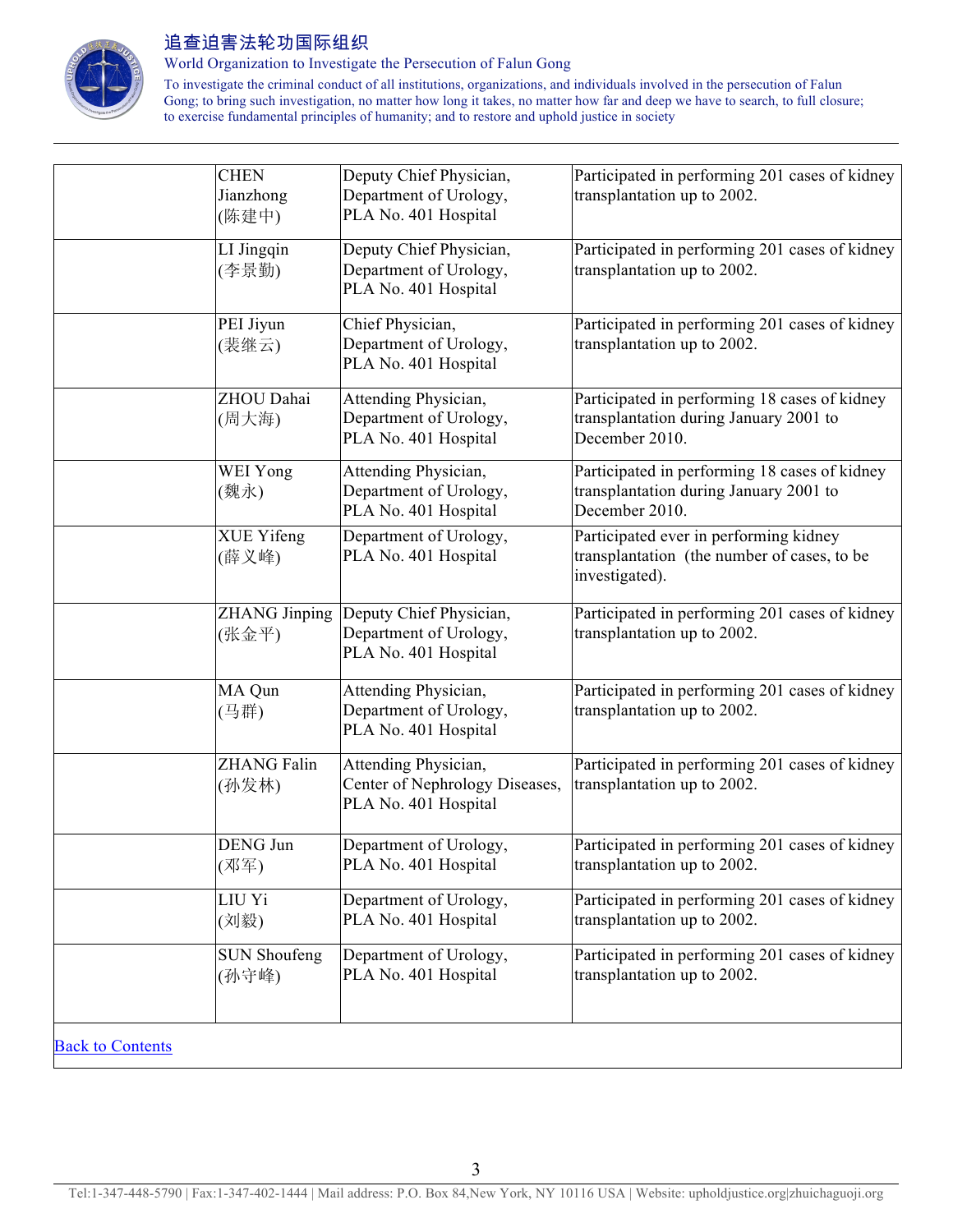

World Organization to Investigate the Persecution of Falun Gong

To investigate the criminal conduct of all institutions, organizations, and individuals involved in the persecution of Falun Gong; to bring such investigation, no matter how long it takes, no matter how far and deep we have to search, to full closure; to exercise fundamental principles of humanity; and to restore and uphold justice in society

## **2. PLA No. 107 Hospital**

#### **(**解放军第 **107** 医院**)**

**Overview**: This is a "Class Three Grade A" hospital<sup>5</sup>, which was accredited to conduct kidney transplantation by the National Health and Family Planning Commission of the PRC on August 1, 2013<sup>6</sup>. The hospital set up a Department of Hepatobiliary Surgery led by Ming Qu, Tianjun Jiang, Yingdong Du, and others physicians<sup>7</sup>, then it had a Center of Hepatobiliary Surgery as a result of partnership between the base site of Shandong province belonged to Institute of Organ Tansplant of PLA, The Second Military Medical University, and Medical Center of Jinan Military Command, PLA, with the service of liver, kidney, and pancreas transplantation, etc. provided<sup>8</sup>.

Liver transplantation: 168 cases have been conducted during January 2003 to October 2010<sup>9</sup>;

Combined transplantations: 2 cases of combined liver-kidney transplantations have been carried out with aid from physicians in Renji Hospital, Shanghai Jiao Tong University School of Medicine<sup>10</sup>.

(PLA No. 107 Hospital

Address: 7 Zhichu South Road, Zhifu District, Yantai, Shandong 264002)

| <b>Photo</b> | <b>Name</b>                  | <b>Title and Affiliated</b><br><b>Institution</b>                                | Organ Harvesting Cases Involved and/or<br><b>Organ Procurement Situation</b>                                                                                                                                                                                                |
|--------------|------------------------------|----------------------------------------------------------------------------------|-----------------------------------------------------------------------------------------------------------------------------------------------------------------------------------------------------------------------------------------------------------------------------|
|              |                              |                                                                                  | Cases conducted/Department: 168 cases of liver transplantation, conducted during January 2003 to October 2010, in<br>Department of Hepatobiliary Surgery; 2 cases of combined liver-kidney transplantations, carried out up to 2010.                                        |
|              | <b>QU</b> Ming<br>曲明)        | Director,<br>Organ Transplant Center,<br>Kidney Surgery,<br>PLA No. 107 Hospital | Participated in performing 168 cases of liver<br>transplantation, with all "donors" having no<br>Department of Hepatobiliary and history of malignant tumor, and negative test<br>results for AIDS, syphilis, or hepatitis C virus,<br>during January 2003 to October 2010. |
|              | <b>WANG Ying</b><br>(王营)     | Department of Hepatobiliary<br>Surgery,<br>PLA No. 107 Hospital                  | Participated in performing 168 cases of liver<br>transplantation, with all "donors" having no<br>history of malignant tumor, and negative test<br>results for AIDS, syphilis, or hepatitis C virus,<br>during January 2003 to October 2010.                                 |
|              | DU Yingdong<br>(杜英东)         | Department of Hepatobiliary<br>Surgery,<br>PLA No. 107 Hospital                  | Participated in performing 168 cases of liver<br>transplantation, with all "donors" having no<br>history of malignant tumor, and negative test<br>results for AIDS, syphilis, or hepatitis C virus,<br>during January 2003 to October 2010.                                 |
|              | <b>YIN Huisheng</b><br>(尹惠生) | Department of Hepatobiliary<br>Surgery,<br>PLA No. 107 Hospital                  | Participated in performing 168 cases of liver<br>transplantation, with all "donors" having no<br>history of malignant tumor, and negative test<br>results for AIDS, syphilis, or hepatitis C virus,<br>during January 2003 to October 2010.                                 |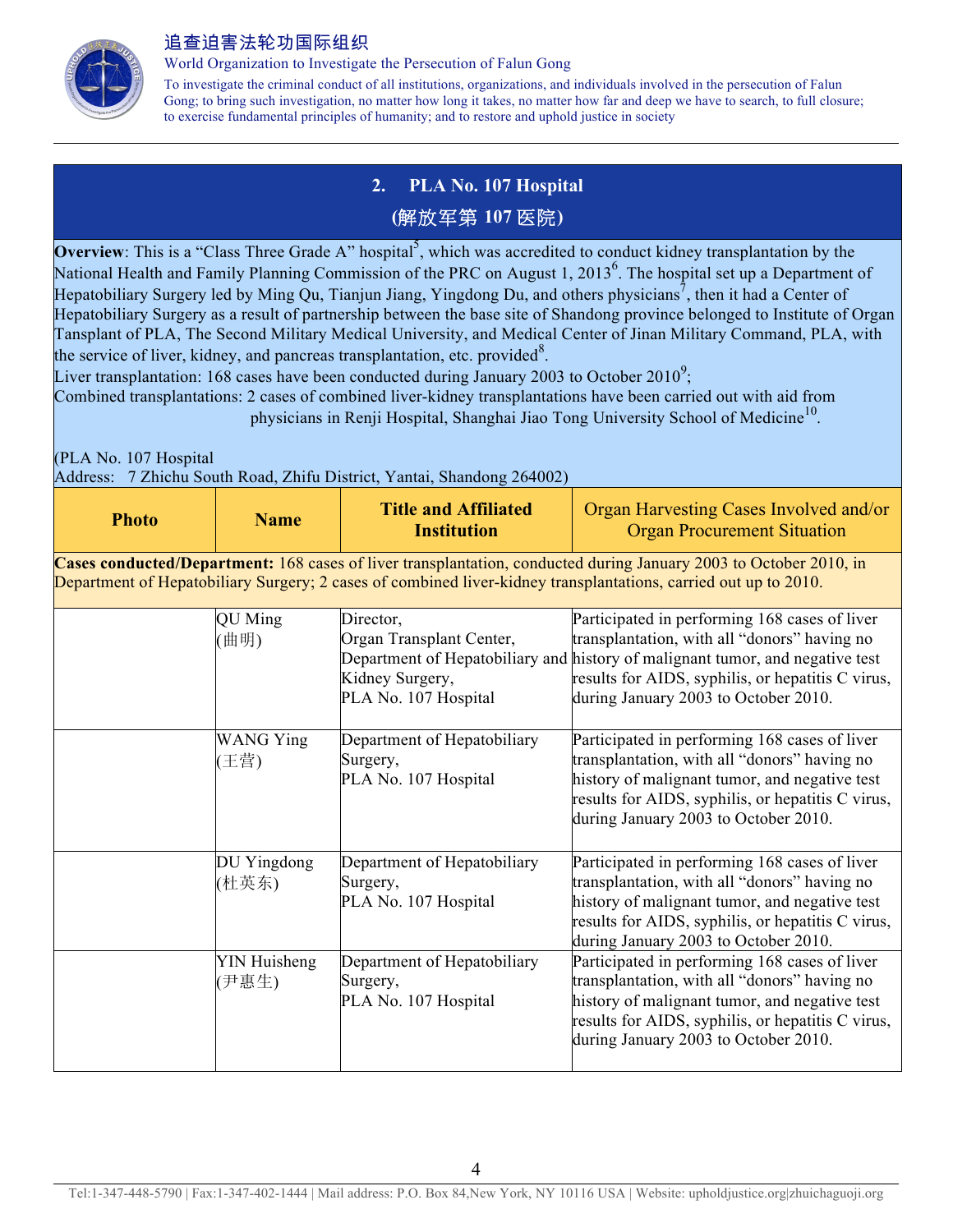

World Organization to Investigate the Persecution of Falun Gong

| <b>SHI</b> Yanfen<br>(史彦芬)        | Department of Hepatobiliary<br>Surgery,<br>PLA No. 107 Hospital              | Participated in performing 168 cases of liver<br>transplantation, with all "donors" having no<br>history of malignant tumor, and negative test<br>results for AIDS, syphilis, or hepatitis C virus,<br>during January 2003 to October 2010.                                       |
|-----------------------------------|------------------------------------------------------------------------------|-----------------------------------------------------------------------------------------------------------------------------------------------------------------------------------------------------------------------------------------------------------------------------------|
| LIU Yanjun<br>(刘延军)               | Department of Hepatobiliary<br>Surgery,<br>PLA No. 107 Hospital              | Participated in performing 168 cases of liver<br>transplantation, with all "donors" having no<br>history of malignant tumor, and negative test<br>results for AIDS, syphilis, or hepatitis C virus,<br>during January 2003 to October 2010.                                       |
| <b>ZHANG</b><br>Chengjun<br>(张成钧) | Department of Hepatobiliary<br>Surgery,<br>PLA No. 107 Hospital              | Participated in performing 168 cases of liver<br>transplantation, with all "donors" having no<br>history of malignant tumor, and negative test<br>results for AIDS, syphilis, or hepatitis C virus,<br>during January 2003 to October 2010.                                       |
| (张卫国)                             | ZHANG Weiguo Department of Hepatobiliary<br>Surgery,<br>PLA No. 107 Hospital | Participated in performing 24 cases of liver<br>transplantation up to 2006;<br>Participated in performing one case of<br>combined liver-kidney transplantations up to<br>2005; also in performing combined liver-<br>kidney extractions from a "donors".                          |
| <b>JIANG Tianjun</b><br>(姜田军)     | Department of Hepatobiliary<br>Surgery,<br>PLA No. 107 Hospital              | Participated in performing one case of liver<br>transplantation in April 2004;<br>Participated in performing one case of<br>combined liver-kidney transplantations up to<br>2005; also in performing combined liver-<br>kidney extractions from a "donors".                       |
| LI Zhixiang<br>(栗志向)              | Department of Hepatobiliary<br>Surgery,<br>PLA No. 107 Hospital              | Participated in performing one case of<br>combined liver-kidney transplantations up to<br>2005; also in performing combined liver-<br>kidney extractions from a "donors";<br>Participated in performing16 cases of liver<br>transplantation during December 2003 to June<br>2005. |
| MA Xiumei<br>(马秀梅)                | Department of Hepatobiliary<br>Surgery,<br>PLA No. 107 Hospital              | Participated in performing one case of liver<br>transplantation in April 2004;<br>Participated in performing one case of<br>combined liver-kidney transplantations up to<br>2005; also in performing combined liver-<br>kidney extractions from a "donors".                       |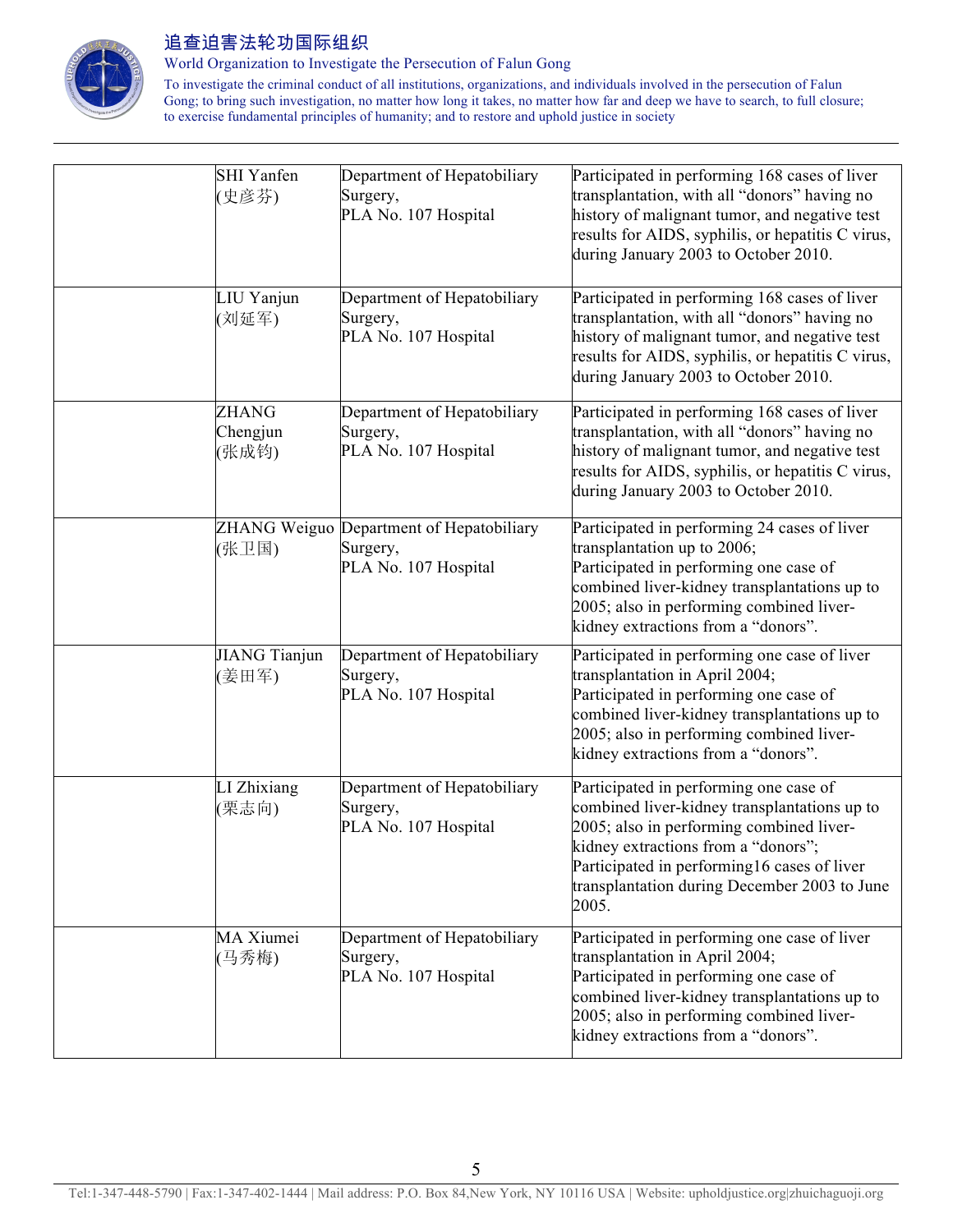

World Organization to Investigate the Persecution of Falun Gong

To investigate the criminal conduct of all institutions, organizations, and individuals involved in the persecution of Falun Gong; to bring such investigation, no matter how long it takes, no matter how far and deep we have to search, to full closure; to exercise fundamental principles of humanity; and to restore and uphold justice in society

| <b>WANG</b> Jiachen<br>(王家琛) | Department of Hepatobiliary<br>Surgery,<br>PLA No. 107 Hospital                | Participated in performing one case of<br>combined liver-kidney transplantations up to<br>2005; also in performing combined liver-<br>kidney extractions from a "donors".                                                                                                         |
|------------------------------|--------------------------------------------------------------------------------|-----------------------------------------------------------------------------------------------------------------------------------------------------------------------------------------------------------------------------------------------------------------------------------|
| (姜春晓)                        | JIANG Chunxiao Department of Hepatobiliary<br>Surgery,<br>PLA No. 107 Hospital | Participated in performing one case of<br>combined liver-kidney transplantations up to<br>2005; also in performing combined liver-<br>kidney extractions from a "donors".                                                                                                         |
| <b>YU</b> Jianxiu<br>(于建秀)   | Department of Hepatobiliary<br>Surgery,<br>PLA No. 107 Hospital                | Participated in performing one case of<br>combined liver-kidney transplantations up to<br>2005; also in performing combined liver-<br>kidney extractions from a "donors";<br>Participated in performing16 cases of liver<br>transplantation during December 2003 to June<br>2005. |
| ZHANG Jie<br>(张杰)            | Department of Hepatobiliary<br>Surgery,<br>PLA No. 107 Hospital                | Participated in performing one case of<br>combined liver-kidney transplantations up to<br>2005; also in performing combined liver-<br>kidney extractions from a "donors".                                                                                                         |
| ZHANG Jiawei<br>(张家伟)        | Department of Hepatobiliary<br>Surgery,<br>PLA No. 107 Hospital                | Participated in performing one case of<br>combined liver-kidney transplantations up to<br>2005; also in performing combined liver-<br>kidney extractions from a "donors".                                                                                                         |

**Back to Contents** 

## **3. PLA 153 Central Hospital (**解放军第 **153** 中心医院**)**

**Overview**: This was set up with the combination of PLA 153 Central Hospital and a formerly called PLA No. 460 Hospital (also called the Air Force Hospital in Zhengzhou)<sup>11</sup>, also is a "Class Three Grade A" general hospital<sup>12</sup>, which was accredited to conduct kidney transplantation by the Ministry of Health of the PRC on May 23, 2007<sup>13</sup>. 1,217 cases of kidney transplantation had been conducted in this hospital from 1985 to  $2005^{14}$ .

(PLA 153 Central Hospital

Address: 42 You'ai Road, Zhongyuan District, Zhengzhou, Henan 450007)

| <b>Photo</b> | <b>Title and Affiliated</b> | <b>Organ Harvesting Cases Involved and/or</b> |
|--------------|-----------------------------|-----------------------------------------------|
| <b>Name</b>  | Institution                 | <b>Organ Procurement Situation</b>            |

**Cases conducted/Department:** 1,217 cases of kidney transplantation, conducted from 1985 to 2005 in Department of Urology.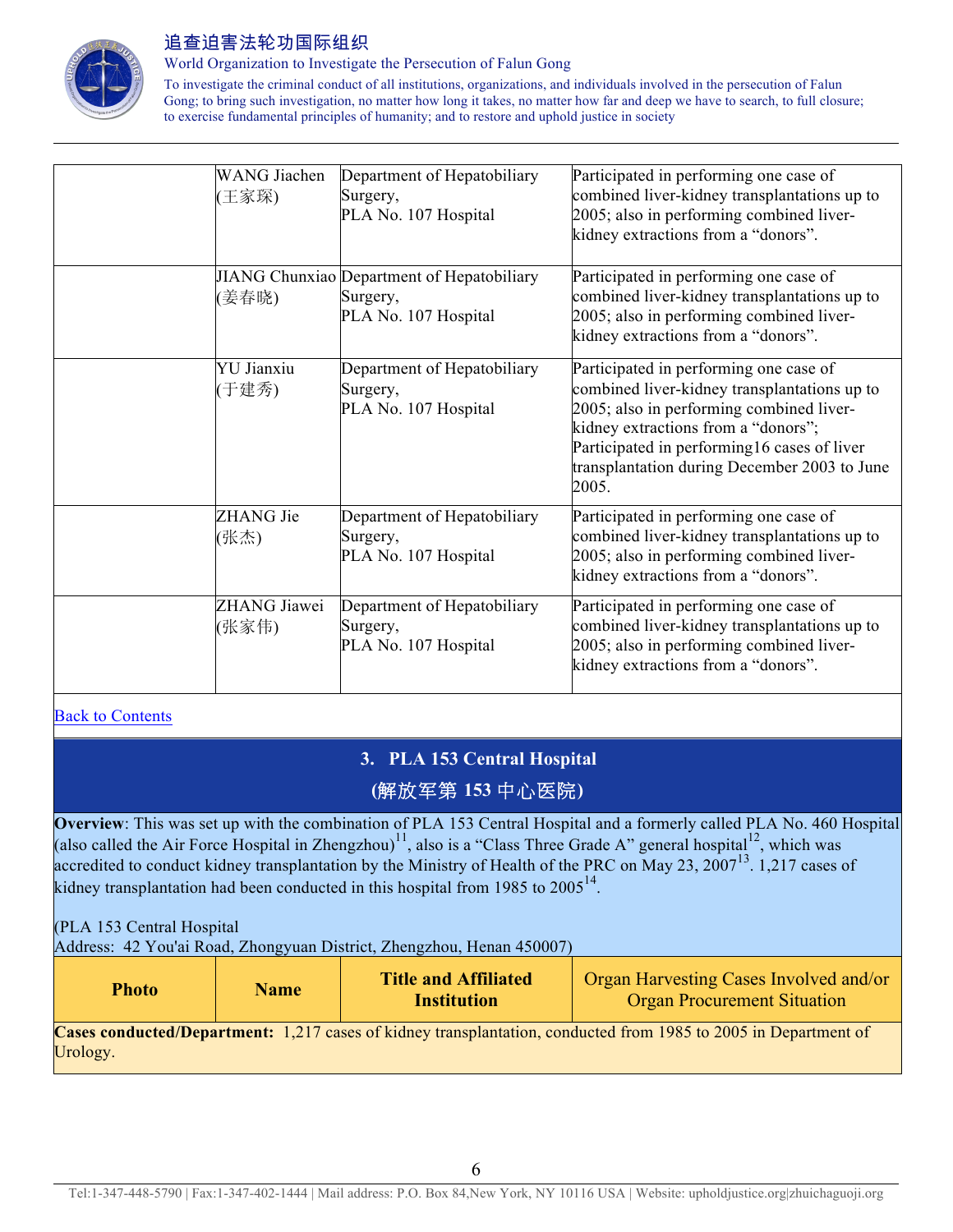

World Organization to Investigate the Persecution of Falun Gong

| (王光策)                        | WANG Guangce Department of Urology,<br>PLA 153 Central Hospital  | Participated in performing 500 cases of kidney<br>transplantation up to 2002; (reports also<br>showing his participation of performing<br>extractions of 400 kidneys from "donors"<br>during 1987 to 2000.) |
|------------------------------|------------------------------------------------------------------|-------------------------------------------------------------------------------------------------------------------------------------------------------------------------------------------------------------|
| (王建功)                        | WANG Jiangong Department of Urology,<br>PLA 153 Central Hospital | Participated in performing 500 cases of kidney<br>transplantation up to 2002; (reports also<br>showing his participation of performing<br>extractions of 400 kidneys from "donors"<br>during 1987 to 2000.) |
| ZHANG Zhiguo<br>(张治国)        | Department of Urology,<br>PLA 153 Central Hospital               | Participated in performing 500 cases of kidney<br>transplantation up to 2002; (reports also<br>showing his participation of performing<br>extractions of 400 kidneys from "donors"<br>during 1987 to 2000.) |
| <b>PENG Wanling</b><br>(彭万岭) | Department of Urology,<br>PLA 153 Central Hospital               | Participated in performing 500 cases of kidney<br>transplantation up to 2002; (reports also<br>showing his participation of performing<br>extractions of 400 kidneys from "donors"<br>during 1987 to 2000.) |
| (张茂才)                        | ZHANG Maocai Department of Urology,<br>PLA 153 Central Hospital  | Participated in performing 500 cases of kidney<br>transplantation up to 2002; (reports also<br>showing his participation of performing<br>extractions of 400 kidneys from "donors"<br>during 1987 to 2000.) |
| ZHOU Jian<br>(周建)            | Department of Urology,<br>PLA 153 Central Hospital               | Participated in performing 500 cases of kidney<br>transplantation up to 2002; (reports also<br>showing his participation of performing<br>extractions of 400 kidneys from "donors"<br>during 1987 to 2000.) |
| YAN Tianzhong<br>(阎天中)       | Department of Urology,<br>PLA 153 Central Hospital               | Participated in performing 500 cases of kidney<br>transplantation up to 2002; (reports also<br>showing his participation of performing<br>extractions of 400 kidneys from "donors"<br>during 1987 to 2000.) |
| TU Xiaofeng<br>(涂小峰)         | Department of Urology,<br>PLA 153 Central Hospital               | Participated in performing 2 cases of kidney<br>transplantation in September 2000, and January<br>2002, respectively.                                                                                       |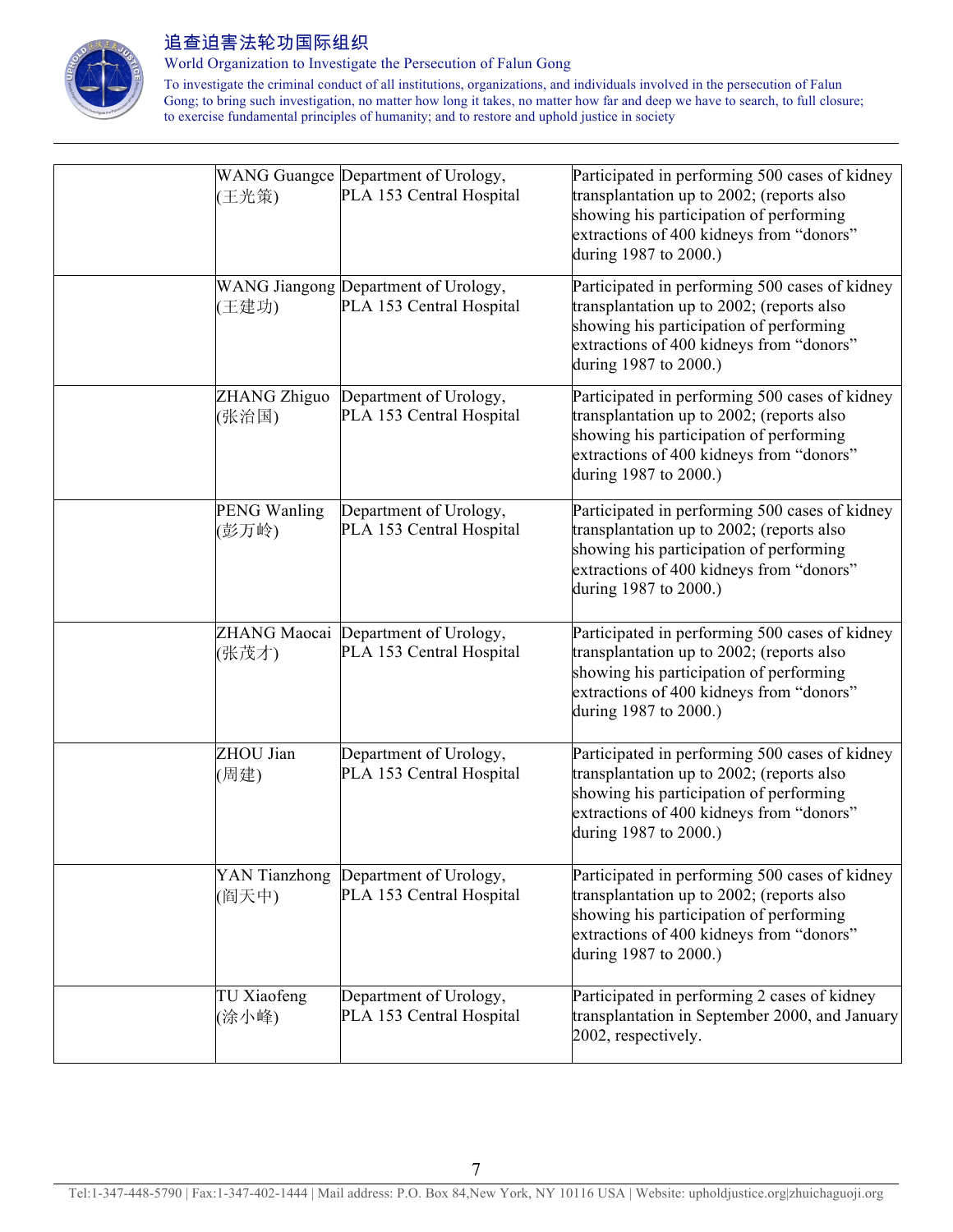

World Organization to Investigate the Persecution of Falun Gong

To investigate the criminal conduct of all institutions, organizations, and individuals involved in the persecution of Falun Gong; to bring such investigation, no matter how long it takes, no matter how far and deep we have to search, to full closure; to exercise fundamental principles of humanity; and to restore and uphold justice in society

| (邹永强)                      | ZOU Yongqiang Department of Urology,<br>PLA 153 Central Hospital | Participated in performing 15 cases of living<br>'donor" kidney transplantation during June<br>1999 to August 2001;<br>Participated in performing one case of kidney<br>transplantation in August 2001. |
|----------------------------|------------------------------------------------------------------|---------------------------------------------------------------------------------------------------------------------------------------------------------------------------------------------------------|
| FENG Hecheng<br>(冯合成)      | Department of Urology,<br>PLA 153 Central Hospital               | Participated in performing 15 cases of living<br>'donor" kidney transplantation during June<br>1999 to August 2001.                                                                                     |
| <b>WANG Xinli</b><br>(王新利) | Department of Urology,<br>PLA 153 Central Hospital               | Participated in performing 15 cases of living<br>'donor" kidney transplantation during June<br>1999 to August 2001.                                                                                     |
| GAO Yanhua                 | Department of Urology,                                           | Participated in performing one case of kidney                                                                                                                                                           |
| (高燕华)                      | PLA 153 Central Hospital                                         | transplantation in August 2001.                                                                                                                                                                         |
| YAO Changle                | Department of Urology,                                           | Participated in performing one case of kidney                                                                                                                                                           |
| (姚长乐)                      | PLA 153 Central Hospital                                         | transplantation in August 2001.                                                                                                                                                                         |
| WANG Yuheng                | Department of Urology,                                           | Participated in performing 5 cases of kidney                                                                                                                                                            |
| 王玉恒)                       | PLA 153 Central Hospital                                         | transplantation during 1998 to 2002.                                                                                                                                                                    |

#### Back to Contents

## **4. The 89th Hospital of PLA (**解放军第 **89** 医院**)**

**Overview**: This is a "Class Three Grade A" hospital<sup>15</sup>, but was not accredited to conduct organ transplantation due to not passing the qualification review by the Ministry of Health of the PRC in 2007. The first case of kidney transplantation in Shandong Province was conducted in this hospital at the end of  $1970s<sup>16</sup>$ . Corneal transplantation in this hospital had even been started to carry out from  $1960s^{17}$ .

#### (The 89th Hospital of PLA

Address: 256 Beigong West Road, Weicheng District, Weifang, Shandong 261021)

| <b>Photo</b>                                             | <b>Name</b>           | <b>Title and Affiliated</b><br><b>Institution</b>                                 | Organ Harvesting Cases Involved and/or<br><b>Organ Procurement Situation</b>               |
|----------------------------------------------------------|-----------------------|-----------------------------------------------------------------------------------|--------------------------------------------------------------------------------------------|
| <b>Cases conducted/Department: Department of Urology</b> |                       |                                                                                   |                                                                                            |
|                                                          | XU Jianjiang<br>(徐建江) | Chief Physician, Professor,<br>Department of Urology,<br>The 89th Hospital of PLA | Participated in performing 6 case of kidney<br>transplantation during August 2008 to 2013. |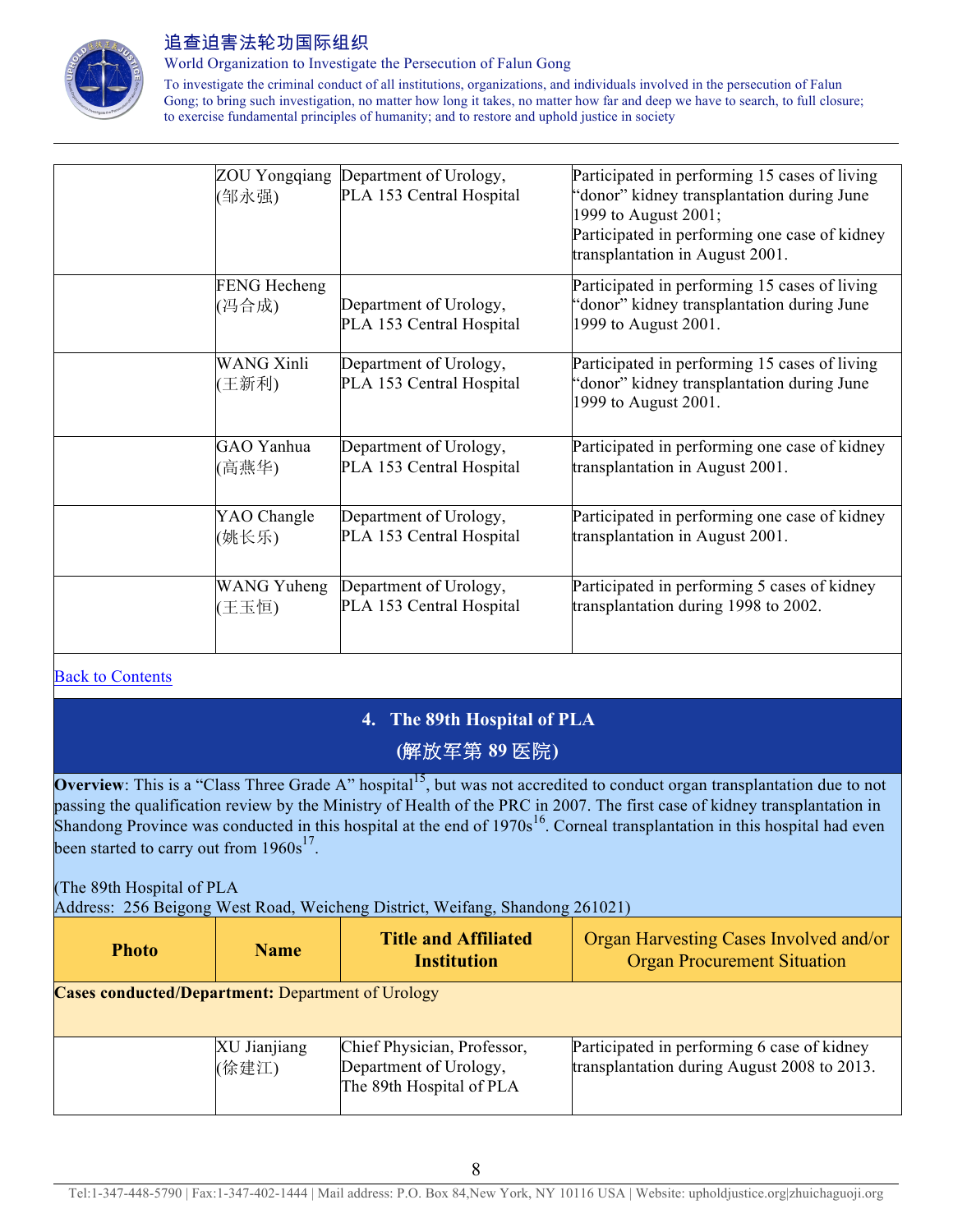

World Organization to Investigate the Persecution of Falun Gong

|                               | YU Haiyi<br>(于海易)             | Deputy Chief Physician,<br>Department of Urology,<br>The 89th Hospital of PLA                                                                                                                                                                                                                                                                                   | Specialized in kidney transplantation.                                                                                                                                                                                                             |
|-------------------------------|-------------------------------|-----------------------------------------------------------------------------------------------------------------------------------------------------------------------------------------------------------------------------------------------------------------------------------------------------------------------------------------------------------------|----------------------------------------------------------------------------------------------------------------------------------------------------------------------------------------------------------------------------------------------------|
| <b>Back to Contents</b>       |                               |                                                                                                                                                                                                                                                                                                                                                                 |                                                                                                                                                                                                                                                    |
|                               |                               | 5. Yanzhou 91 Hospital (of PLA)                                                                                                                                                                                                                                                                                                                                 |                                                                                                                                                                                                                                                    |
|                               |                               | (兖州 91 医院)                                                                                                                                                                                                                                                                                                                                                      |                                                                                                                                                                                                                                                    |
| (Yanzhou 91 Hospital (of PLA) |                               | transplantation due to not passing the qualification review by the Ministry of Health of the PRC in 2007.<br>Address: 120 East Huancheng Road, Yanzhou, Shandong 272100)                                                                                                                                                                                        | Overview: This is the one which was formerly called PLA No. 91 Hospital, and is stated as a moden one with advanced<br>technology; and is also a "Class Three Grade A" general hospital <sup>18</sup> . But it was not accredited to conduct organ |
| <b>Photo</b>                  | <b>Name</b>                   | <b>Title and Affiliated</b><br><b>Institution</b>                                                                                                                                                                                                                                                                                                               | Organ Harvesting Cases Involved and/or<br><b>Organ Procurement Situation</b>                                                                                                                                                                       |
|                               |                               | <b>Cases conducted/Department:</b> Department of Hepatobiliary Surgery                                                                                                                                                                                                                                                                                          |                                                                                                                                                                                                                                                    |
|                               | (王志远)                         | WANG Zhiyuan Chief Physician, Professor,<br>Director,<br>Department of Hepatobiliary<br>Surgery,<br>Yanzhou 91 Hospital;<br>(Former Director,<br>Department of General Surgery<br>& Hepatobiliary Surgery,<br>PLA No. 401 Hospital; )<br>Member, Society of Organ<br>Transplantation of PLA;<br>Member, Shandong Provincial<br>Society of Organ Transplantation | Participated in performing 34 case of liver<br>transplantation during September 2003 to May<br>2004.                                                                                                                                               |
|                               | <b>JIANG</b> Licheng<br>(蒋立城) | Yanzhou 91 Hospital                                                                                                                                                                                                                                                                                                                                             | Participated in performing 20 cases of kidney<br>transplantation during September 1999 to April<br>2000.                                                                                                                                           |
| <b>Back to Contents</b>       |                               |                                                                                                                                                                                                                                                                                                                                                                 |                                                                                                                                                                                                                                                    |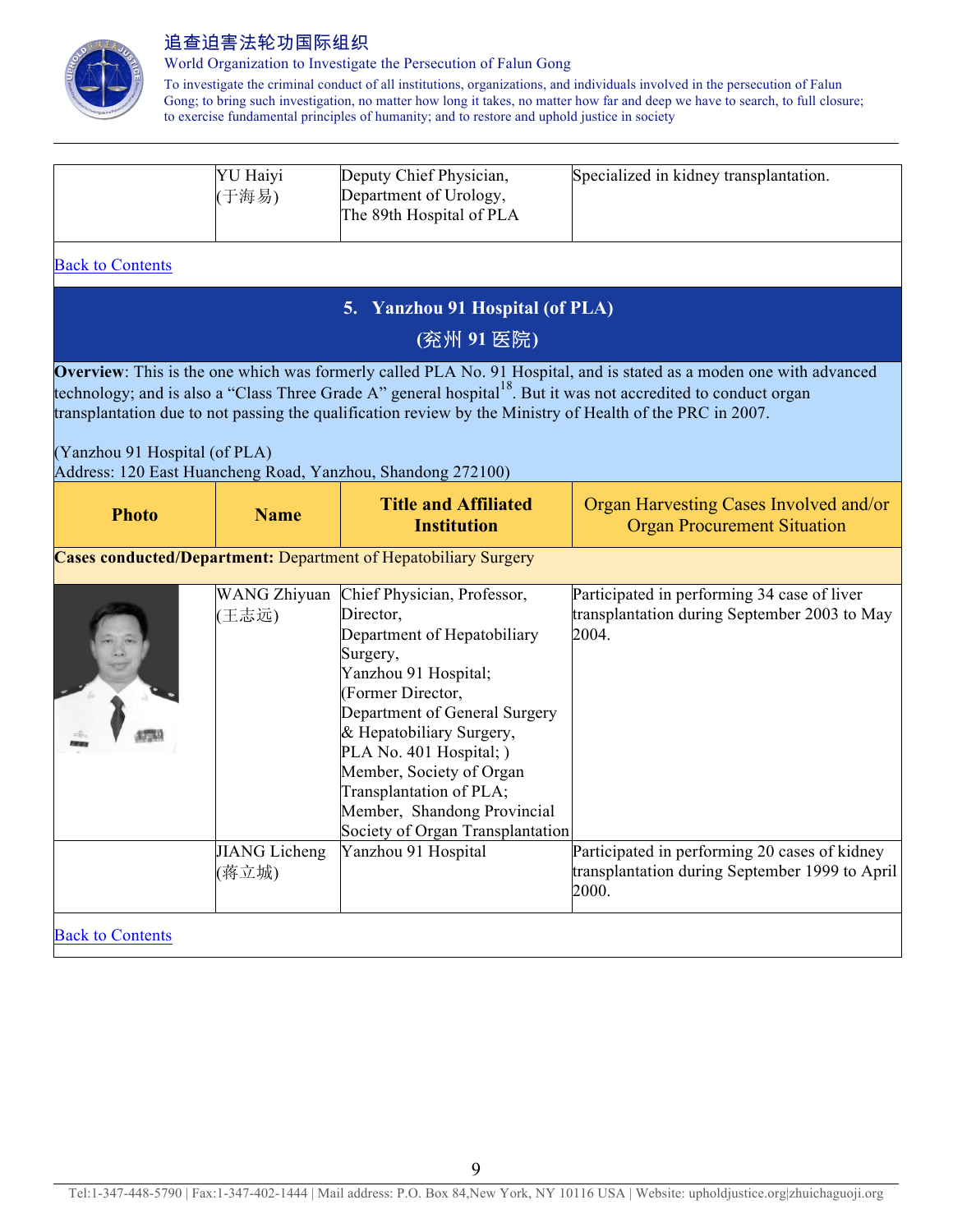

World Organization to Investigate the Persecution of Falun Gong

To investigate the criminal conduct of all institutions, organizations, and individuals involved in the persecution of Falun Gong; to bring such investigation, no matter how long it takes, no matter how far and deep we have to search, to full closure; to exercise fundamental principles of humanity; and to restore and uphold justice in society

### **6. The 88th Hospital of PLA (**解放军第 **88** 医院**)**

**Overview**: This is one among those "Class Three Grade A" hospitals that were approved in the most early stage in  $PLA<sup>19</sup>$ ; but was not accredited to conduct organ transplantation due to not passing the qualification review by the Ministry of Health of the PRC in 2007.

Kidney transplantation: Its Department of Urology was stated as a featured unit in the field of kidney transplantation with high level of skills<sup>20</sup>, and has conducted 20 cases up to  $2009^{21}$ .

(The 88th Hospital of PLA

Address: 6 East Hushan Road, Taishan Distrct, Tai'an, Shandong 271000)

| <b>Photo</b>                                                                                                   | <b>Name</b>   | <b>Title and Affiliated</b><br><b>Institution</b> | Organ Harvesting Cases Involved and/or<br><b>Organ Procurement Situation</b> |
|----------------------------------------------------------------------------------------------------------------|---------------|---------------------------------------------------|------------------------------------------------------------------------------|
| Cases conducted/Department: 20 cases of kidney transplantation, conducted in Department of Urology up to 2009. |               |                                                   |                                                                              |
|                                                                                                                | GAO Lin       | Department of Urology,                            | Participated in performing 20 case of kidney                                 |
|                                                                                                                | (高琳)          | The 88th Hospital of PLA                          | transplantation up to 2009.                                                  |
|                                                                                                                | XU Tao        | Department of Urology,                            | Participated in performing 20 case of kidney                                 |
|                                                                                                                | (徐涛)          | The 88th Hospital of PLA                          | transplantation up to 2009.                                                  |
|                                                                                                                | GUO Jianzhong | Department of Urology,                            | Participated in performing 20 case of kidney                                 |
|                                                                                                                | (郭建忠)         | The 88th Hospital of PLA                          | transplantation up to 2009.                                                  |
|                                                                                                                | ZHOU Feng     | Department of Urology,                            | Participated in performing 20 case of kidney                                 |
|                                                                                                                | (周峰)          | The 88th Hospital of PLA                          | transplantation up to 2009.                                                  |

Back to Contents

## **7. 150th Central Hospital of People's Liberation Army (**解放军第 **150** 中心医院**)**

**Overview**: This is a "Class Three Grade A" general hospital<sup>22</sup>, but was not accredited to conduct organ transplantation due to not passing the qualification review by the Ministry of Health of the PRC in 2007. The hospital stated that the techniques in the field of organ transplantation was at leading level nationwide<sup>23</sup>.

Liver transplantation: Stated that its Department of Hepatobiliary Surgery held leading position in this field in Central Area of China, like breaking the record in medical field of Henan Province<sup>24</sup>; 10 cases had been

conducted during April 2001 to May  $2004^{25}$ ; and another 11 cases carried out during August 2004 to October 2006 $26$ ;

Kidney transplantation: Starting from 1980s in Department of Urology, then the Center of Kidney Transplantation was set up in 2000; almost 100 cases had been conducted as the first institute in West Yu Region, with the recipients coming from Henan Provinve, Taiwan, and Xinjiang and other Regions<sup>27</sup>.

 $(150<sup>th</sup>$  Central Hospital of People's Liberation Army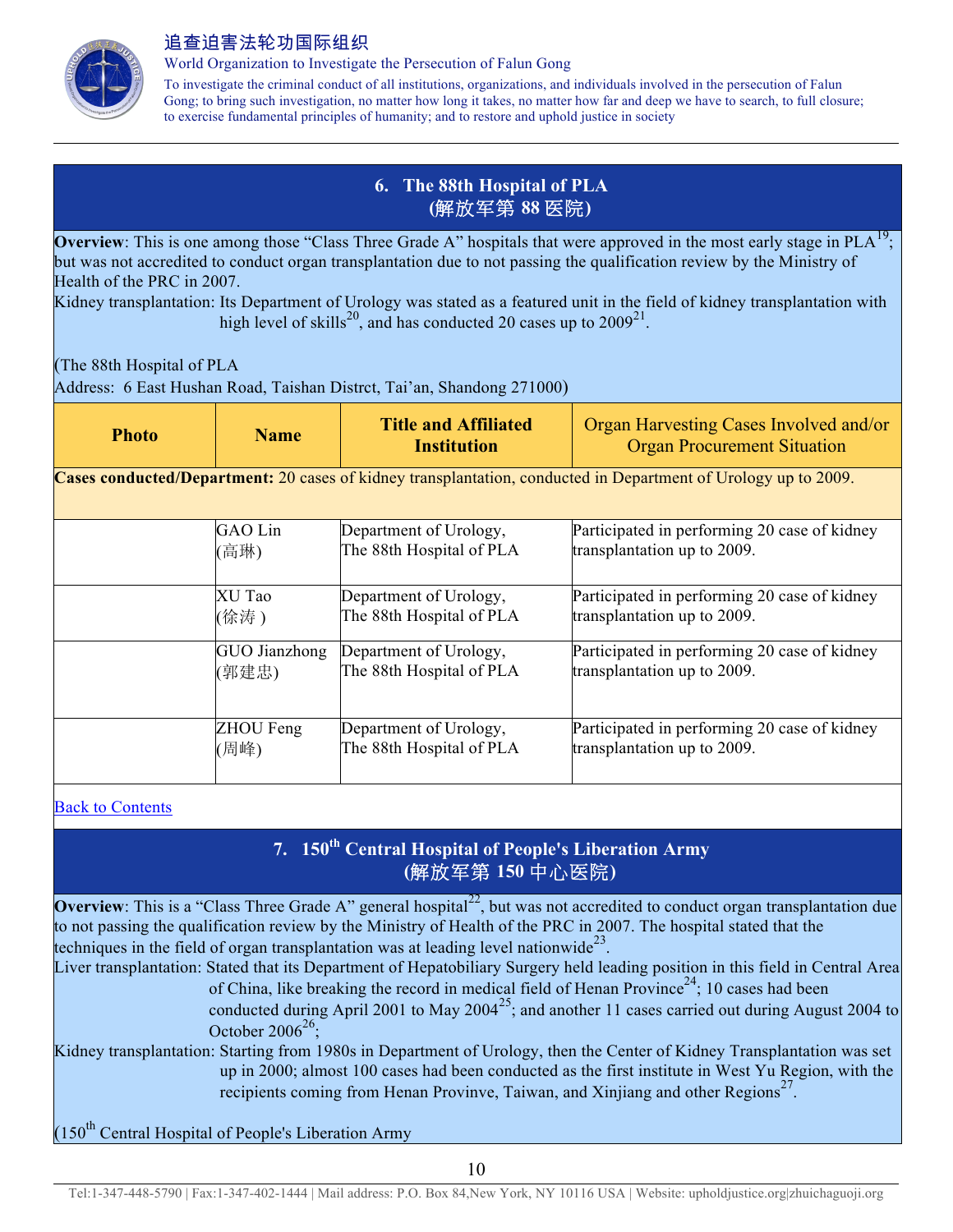

World Organization to Investigate the Persecution of Falun Gong

| Address: 2 West Huaxia Road, Jianxi Distrct, Luoyang, Henan 471031) |                              |                                                                                                                                                                                          |                                                                                                                                                                                                                                                                                                                                                             |
|---------------------------------------------------------------------|------------------------------|------------------------------------------------------------------------------------------------------------------------------------------------------------------------------------------|-------------------------------------------------------------------------------------------------------------------------------------------------------------------------------------------------------------------------------------------------------------------------------------------------------------------------------------------------------------|
| <b>Photo</b>                                                        | <b>Name</b>                  | <b>Title and Affiliated</b><br><b>Institution</b>                                                                                                                                        | Organ Harvesting Cases Involved and/or<br><b>Organ Procurement Situation</b>                                                                                                                                                                                                                                                                                |
|                                                                     |                              | Department of Hepatobiliary Surgery; and another 11 cases carried out during August 2004 to October 2006.                                                                                | Cases conducted/Department: 10 cases of liver transplantation, conducted during April 2001 to May 2004, in                                                                                                                                                                                                                                                  |
|                                                                     | <b>WANG</b> Guojun<br>(王国俊)  | 150th Central Hospital of<br>People's Liberation Army,                                                                                                                                   | Participated in performing 10 cases of liver<br>transplantation during April 2001 to May 2005;<br>(reports also showing his participation of<br>performing fast combined liver-kidney<br>extractions from 10 "donors" (average age, 31<br>yrs) up to August 2004.)                                                                                          |
|                                                                     | LI Zhanjing<br>(李占京)         | Chief Physician,<br>Department of Hepatobiliary<br>Surgery,<br>150th Central Hospital of<br>People's Liberation Army                                                                     | Participated in performing 10 cases of liver<br>transplantation during April 2001 to May 2005;<br>(reports also showing his participation of<br>performing fast combined liver-kidney<br>extractions from 10 "donors" during the same<br>period;)<br>Participated in performing 11 cases of liver<br>transplantation during August 2004 to October<br>2006. |
|                                                                     | WEI Dong<br>(魏东)             | Chief Physician, Department of<br>Anorectal Surgery,<br>150th Central Hospital of<br>People's Liberation Army;<br>Member, Henan Provincical<br>Society of Organ Transplantation period.) | Participated in performing 10 cases of liver<br>transplantation during April 2001 to May 2005;<br>(reports also showing his participation of<br>performing fast combined liver-kidney<br>extractions from 10 "donors" during the same                                                                                                                       |
|                                                                     | ZHANG Jianjun<br>(张建军)       | 150th Central Hospital of<br>People's Liberation Army                                                                                                                                    | Participated in performing 10 cases of liver<br>transplantation during April 2001 to May 2005;<br>(reports also showing his participation of<br>performing fast combined liver-kidney<br>extractions from 10 "donors" during the same<br>period.)                                                                                                           |
|                                                                     | <b>TANG Shirong</b><br>(唐时荣) | 150th Central Hospital of<br>People's Liberation Army                                                                                                                                    | Participated in performing 10 cases of liver<br>transplantation during April 2001 to May 2005;<br>(reports also showing his participation of<br>performing fast combined liver-kidney<br>extractions from 10 "donors" during the same<br>period.)                                                                                                           |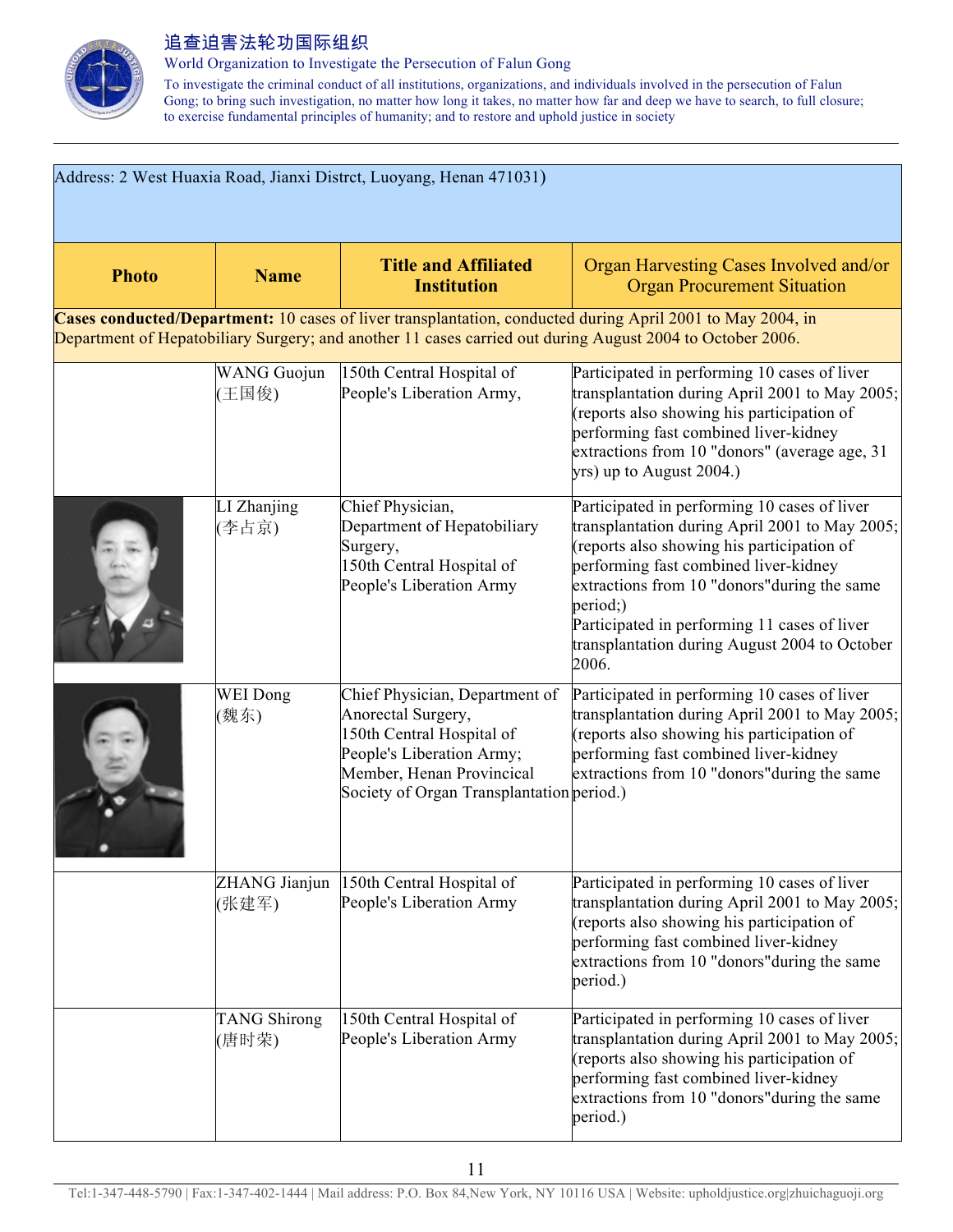

World Organization to Investigate the Persecution of Falun Gong

To investigate the criminal conduct of all institutions, organizations, and individuals involved in the persecution of Falun Gong; to bring such investigation, no matter how long it takes, no matter how far and deep we have to search, to full closure; to exercise fundamental principles of humanity; and to restore and uphold justice in society

| LI Hao               | Department of Hepatobiliary    | Participated in performing 11 cases of liver                                                                      |
|----------------------|--------------------------------|-------------------------------------------------------------------------------------------------------------------|
| 李浩)                  | Surgery,                       | transplantation during August 2004 to October                                                                     |
|                      | 150th Central Hospital of      | 2006.                                                                                                             |
|                      | People's Liberation Army       |                                                                                                                   |
| <b>SUN Gaobin</b>    | Department of Hepatobiliary    | Participated in performing 11 cases of liver                                                                      |
| (孙高斌)                | Surgery,                       | transplantation during August 2004 to October                                                                     |
|                      | 150th Central Hospital of      | 2006.                                                                                                             |
|                      | People's Liberation Army       |                                                                                                                   |
|                      |                                | Cases conducted/Department: Almost 100 cases, conducted in the Center of Kidney Transplantation (set up in 2000). |
| GAO Chunfang         | Chief Physician,               | Participated in performing fast combined liver-                                                                   |
| 高春芳)                 | Department of Anorectal        | kidney extractions from 10 "donors" (average                                                                      |
|                      | Surgery,                       | age, 31 yrs) up to August 2004.                                                                                   |
|                      | Director,                      |                                                                                                                   |
|                      | Center of Anorectal Surgery of |                                                                                                                   |
|                      | PLA;                           |                                                                                                                   |
|                      | President,                     |                                                                                                                   |
|                      | 150th Central Hospital of      |                                                                                                                   |
|                      | People's Liberation Army       |                                                                                                                   |
| <b>ZOU Yongqiang</b> | Deputy Chief Physician,        | Participated in performing almost 100 cases of                                                                    |
| (邹永强)                | Department of Urological       | kidney transplantation; (reports also showing                                                                     |
|                      | Surgury,                       | his participation of performing fast combined                                                                     |
|                      | 150th Central Hospital of      | liver-kidney extractions from 10 "donors"                                                                         |
|                      | People's Liberation Army       | (average age, 31 yrs) up to August 2004.)                                                                         |
|                      |                                |                                                                                                                   |
| GAO Yanhua           | Department of Urological       | Participated in performing one case of kidney                                                                     |
| (高燕华)                | Surgury,                       | transplantation in August 2001.                                                                                   |
|                      | 150th Central Hospital of      |                                                                                                                   |
|                      | People's Liberation Army       |                                                                                                                   |
|                      |                                |                                                                                                                   |
| YAO Changle          | Department of Urological       | Participated in performing one case of kidney                                                                     |
| (姚长乐)                | Surgury,                       | transplantation in August 2001.                                                                                   |
|                      | 150th Central Hospital of      |                                                                                                                   |
|                      | People's Liberation Army       |                                                                                                                   |

#### Back to Contents

#### **8. PLA No. 371 Hospital (**解放军第 **371** 医院**)**

**Overview**: This is a Class Three level, general hospital, which stated that its techniques in the field of liver, kidney transplantation were at leading position nationwide<sup>28</sup>. But it was not accredited to conduct organ transplantation due to not passing the qualification review by the Ministry of Health of the PRC in 2007. Kidney transplantation: After the fist case was conducted in September  $2004^{29}$ , 105 cases had been carried out up to 2006, by the aid from physicians in Zhujiang Hospital of Southern Medical University<sup>30</sup>; Liver transplantation: The fist case in Xinxiang City was conducted in the hospital on December 30, 2005<sup>31</sup>.

## (PLA No. 371 Hospital

Address: 210 Wenhua Avenue, Xinxiang, Henan 453000)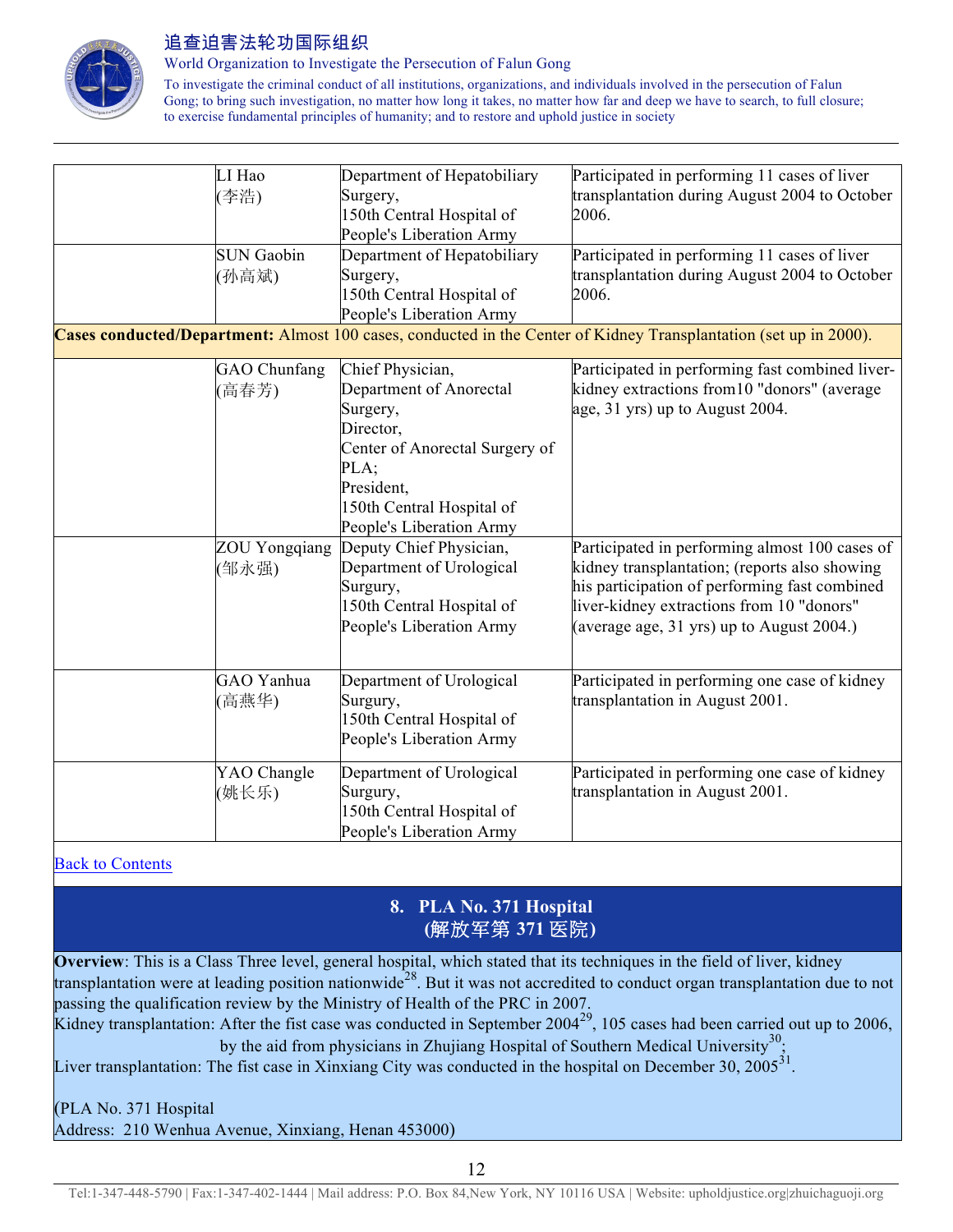

World Organization to Investigate the Persecution of Falun Gong

| <b>Photo</b>            | <b>Name</b>                | <b>Title and Affiliated</b><br><b>Institution</b>                                                    | Organ Harvesting Cases Involved and/or<br><b>Organ Procurement Situation</b>                                                                        |
|-------------------------|----------------------------|------------------------------------------------------------------------------------------------------|-----------------------------------------------------------------------------------------------------------------------------------------------------|
|                         |                            | Cases conducted/Department: 105 cases of kidney transplantation, carried out up to 2006.             |                                                                                                                                                     |
|                         | <b>MING Aimin</b><br>(明爱民) | Deputy Director,<br>Department of Urological<br>Surgury,<br>PLA No. 371 Hospital                     | Participated in performing 105 cases of kidney<br>transplantation during January 2002 to 2004.                                                      |
|                         | ZHANG Xinji<br>(张新际)       | Deputy Chief Physician,<br>Director,<br>Department of Urological<br>Surgury,<br>PLA No. 371 Hospital | Participated in performing 105 cases of kidney<br>transplantation during January 2002 to 2004.                                                      |
|                         | GUO Junyi<br>(郭君毅)         | Department of Urological<br>Surgury,<br>PLA No. 371 Hospital                                         | Participated in performing 105 cases of kidney<br>transplantation during January 2002 to 2004.                                                      |
|                         | TANG Jinyuan<br>(唐金元)      | Department of Urological<br>Surgury,<br>PLA No. 371 Hospital                                         | Participated in performing 105 cases of kidney<br>transplantation during January 2002 to 2004.                                                      |
|                         |                            |                                                                                                      | Cases conducted/Department: The fist case in Xinxiang City, Henan Province, conducted on December 30, 2005.                                         |
|                         | <b>WANG Jinbo</b><br>(王锦波) | Chief Physician,<br>Department of Anorectal<br>Surgery,<br>PLA No. 371 Hospital                      | Participated in performing one case of liver<br>transplantation in December 30, 2005;<br>Participated also in performing kidney<br>transplantation. |
| <b>Back to Contents</b> |                            |                                                                                                      |                                                                                                                                                     |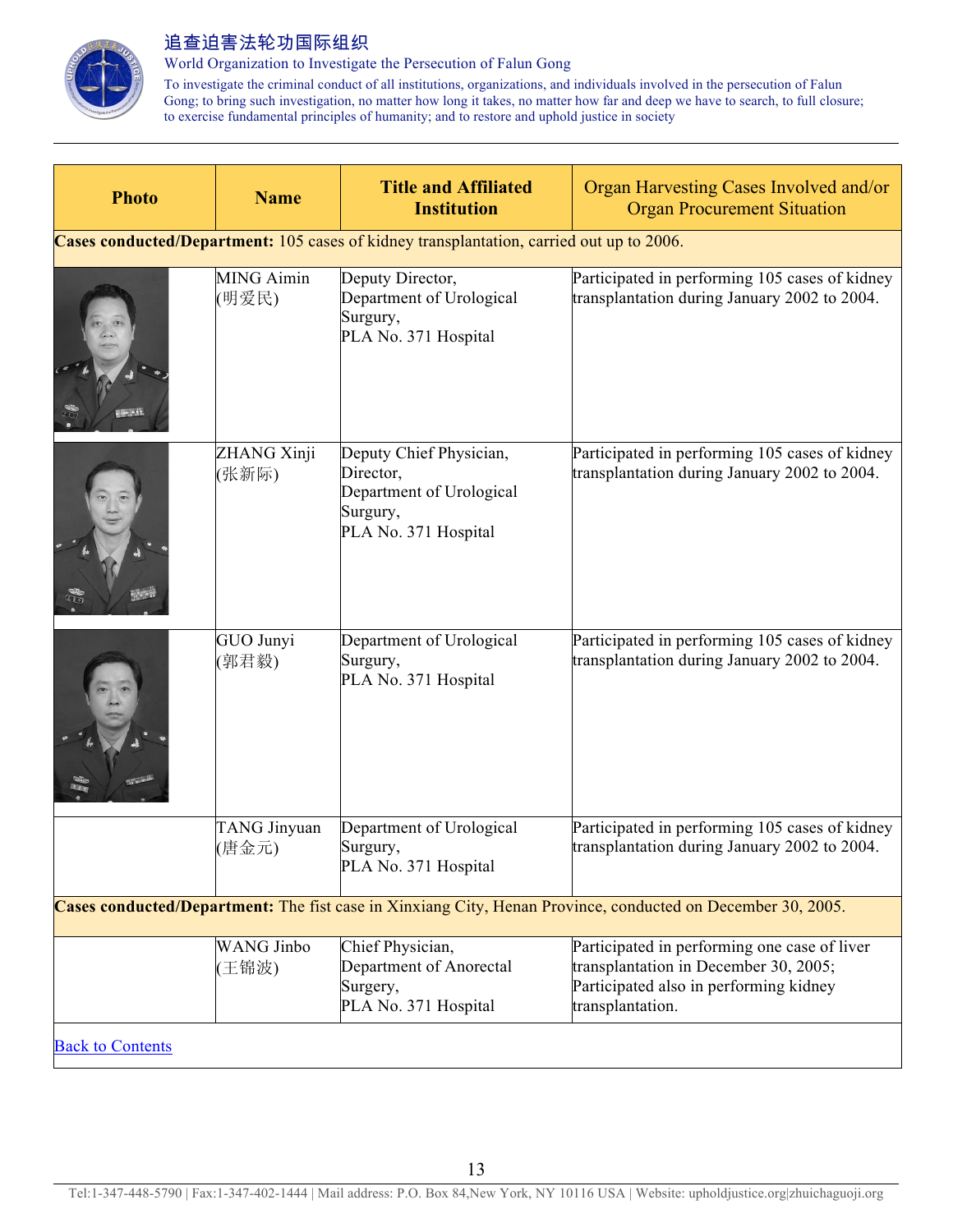

World Organization to Investigate the Persecution of Falun Gong

To investigate the criminal conduct of all institutions, organizations, and individuals involved in the persecution of Falun Gong; to bring such investigation, no matter how long it takes, no matter how far and deep we have to search, to full closure; to exercise fundamental principles of humanity; and to restore and uphold justice in society

## **9. No.159 Central Hospital of PLA (**解放军第 **159** 中心医院**)**

**Overview**: This is a "Class Three Grade A" general hospital<sup>32</sup>, which was not accredited to conduct organ transplantation due to not passing the qualification review by the Ministry of Health of the PRC in 2007. But kidney transplantation was in performing in the hospital $^{33}$ .

#### (No.159 Central Hospital of PLA

Address: 1 South Fengguang Road, Zhumadian, Henan 463000)

| <b>Photo</b>                                                     | <b>Name</b>                 | <b>Title and Affiliated</b><br><b>Institution</b>                                                                                                                  | Organ Harvesting Cases Involved and/or<br><b>Organ Procurement Situation</b>                       |
|------------------------------------------------------------------|-----------------------------|--------------------------------------------------------------------------------------------------------------------------------------------------------------------|----------------------------------------------------------------------------------------------------|
| <b>Cases conducted/Department: Department of Urinary Surgury</b> |                             |                                                                                                                                                                    |                                                                                                    |
|                                                                  | <b>CHEN Shukui</b><br>(陈书奎) | Chief Physician,<br>Director,<br>Department of Urinary Surgury,<br>No.159 Central Hospital of PLA;<br>Member, Henan Provincial<br>Society of Organ Transplantation | Performed kidney transplantation holding lead<br>position in the regional medical field.           |
|                                                                  | YANG Dengke<br>(杨登科)        | Chief Physician,<br>Director,<br>Department of Urinary Surgury,<br>No.159 Central Hospital of PLA;<br>Member, Henan Provincial<br>Society of Organ Transplantation | Participated in performing kidney<br>transplantation (the number of cases, to be<br>investigated). |
| <b>Back to Contents</b>                                          |                             |                                                                                                                                                                    |                                                                                                    |

 $<sup>1</sup>$  Website, baike.baidu, about PLA No. 401 Hospital</sup> 《百度百科》中国人民解放军第 401 医院

单"

<sup>&</sup>lt;sup>2</sup> National Health and Family Planning Commission of the PRC website, about The List of Hospitals Accredited to Perform Human Organ Transplant (released on August 1, 2013) 《中华人民共和国国家卫生和计划生育委员会网站》2013 年 8 月 1 日"已批准开展人体器官移植项目的医院名

<sup>&</sup>lt;sup>3</sup> YUAN Wei-sheng, WANG Zhi-yuan, LIU Peng, ZHANG Hua, DIAO Tong-jin, ZHENG Xiu-hai, GONG Lin. Perioperative management of liver homoplastic transplantation. PRACTICAL JOURNAL OF MEDICINE & PHARMACY 2006; 23(4): 400-402. 作者:袁伟升、王志远、刘鹏、张华、刁同进、郑秀海、宫琳(401 医院肝胆外科,山东,青岛,266071); 《实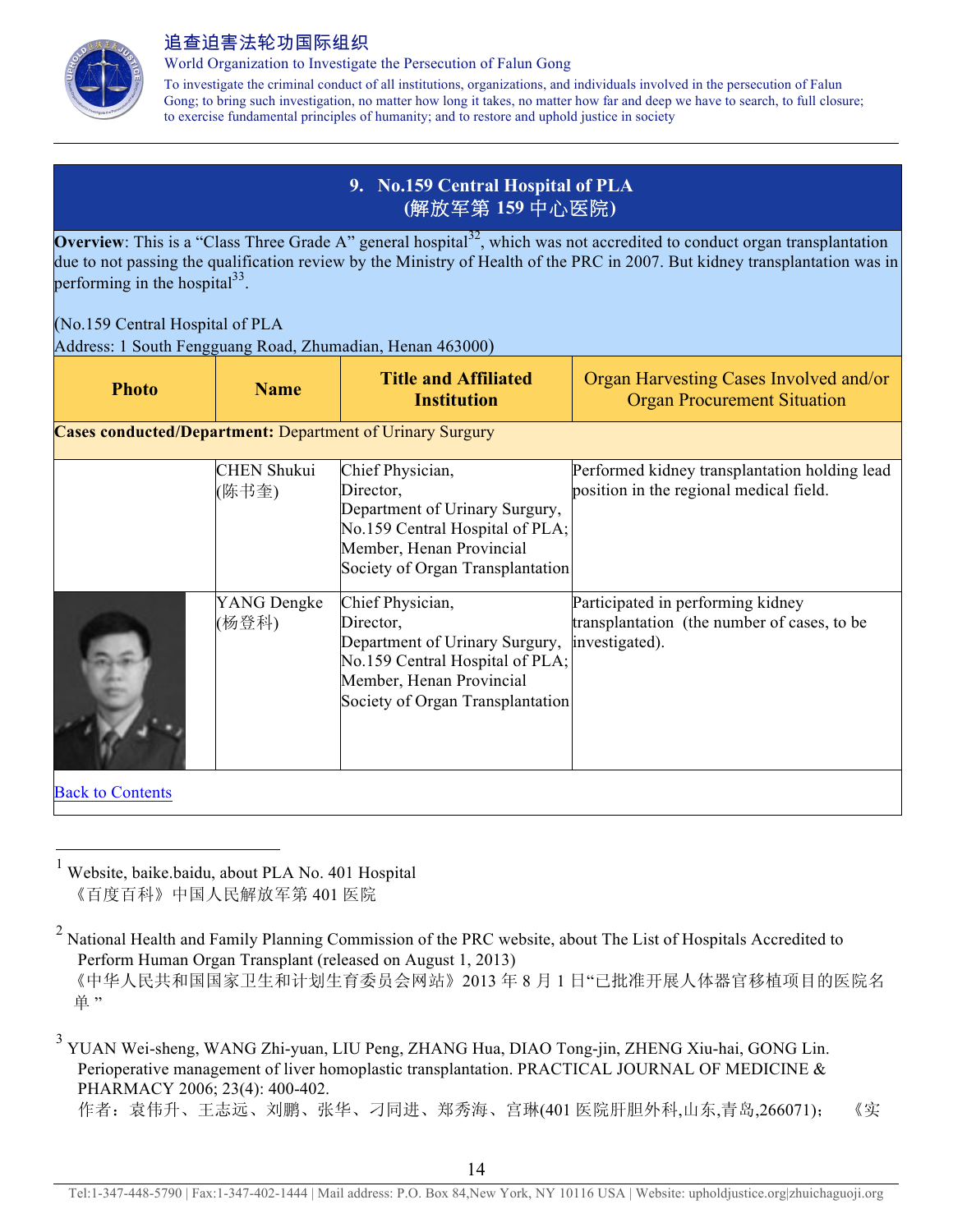

 $\overline{a}$ 

#### 追查迫害法轮功国际组织

World Organization to Investigate the Persecution of Falun Gong To investigate the criminal conduct of all institutions, organizations, and individuals involved in the persecution of Falun Gong; to bring such investigation, no matter how long it takes, no matter how far and deep we have to search, to full closure; to exercise fundamental principles of humanity; and to restore and uphold justice in society

用医药杂志》2006 年 23 卷 04 期 400-402 页(英文期刊名:PRACTICAL JOURNAL OF MEDICINE & PHARMACY)"同种异体肝移植围手术期的处理"

- <sup>4</sup> CHEN Jian-zhong, PEI JI-yun, LI Jing-qin, ZHANG Jin-ping, DENG Jun, SUN Fa-lin, LIU Yi, MA Qun, SUN Shoufeng. The effects of different immunosuppressants on renal transplantation. JOURNAL OF NAVY MEDICINE 2003; 24(3): 196-198. 作者:陈建中、裴继云、李景勤、张金平、邓军、孙发林、刘毅、马群、孙守峰 (解放军第四○一医院泌尿外 科,山东,青岛,266071);(英文期刊名: 《海军医学杂志》2003 年 24 卷 03 期 196-198 页(英文期刊名: JOURNAL OF NAVY MEDICINE) "肾移植后不同免疫抑制剂的应用研究"
- <sup>5</sup> Website, baike.baidu, about PLA No. 107 Hospital 《百度百科》中国人民解放军第 107 医院
- <sup>6</sup> National Health and Family Planning Commission of the PRC website, about The List of Hospitals Accredited to Perform Human Organ Transplant (released on August 1, 2013) 《中华人民共和国国家卫生和计划生育委员会网站》2013 年 8 月 1 日"已批准开展人体器官移植项目的医院名 单"
- $7$  Website, health.dzwww (November 28, 2007), about Introduction of a physician QU ming in PLA No. 107 Hospital (from "Yantai Daily") 《大众网健康》就医指南 专家门诊 2007年 11月 28日 来源: 烟台日报
- <sup>8</sup> Website, familydoctor, about Introduction of PLA No. 107 Hospital 《家庭医生在线》烟台 107 医院介绍
- <sup>9</sup> WANG Ying, QU Ming, DU Ying-dong, YIN Hui-sheng, SHI Yan-fen, LIU Yan-jun, ZHANG Cheng-jun. Treatment for central nervous system complications of post liver transplantation. CHINESE JOURNAL OF CLINICIANS(ELECTRONIC EDITION 2011; 5(9): 2745-2747. 作者:王营、曲明、杜英东、尹惠生、史彦芬、刘延军、张成钧(解放军 107 医院肝胆外科,山东烟, 264002); 《中华临床医师杂志(电子版)》2011 年 05 卷 09 期 2745-2747 页(英文期刊名: CHINESE JOURNAL OF CLINICIANS(ELECTRONIC EDITION))"肝移植术后神经系统并发症的防治分析"
- <sup>10</sup> QU Ming, WANG Ying, SHI Yan-fen, DU Ying-dong, YIN Hui-sheng, XIA Qiang, ZHANG Jian-jun, CHEN Xiaosong. Relevent issues and managwment strategy of combined liver-kidney transplantation: A report of two cases. PRACTICAL JOURNAL OF MEDICINE & PHARMACY 2010; 27(1):12-13,18. 《实用医药杂志》2010 年 27 卷 01 期 12-13,18 页(英文期刊名: PRACTICAL JOURNAL OF MEDICINE & PHARMACY)"肝肾联合移植的相关问题及处理:附 2 例报告"作者:曲明、王营、史彦芬、杜英东、尹惠生、 夏强、张建军、陈小松
- $11$  Website, baike, about PLA 153 Central Hospital 《互动百科》中国人民解放军第一五三医院
- <sup>12</sup> Website, baike.baidu, about PLA 153 Central Hospital 《百度百科》中国人民解放军第一五三医院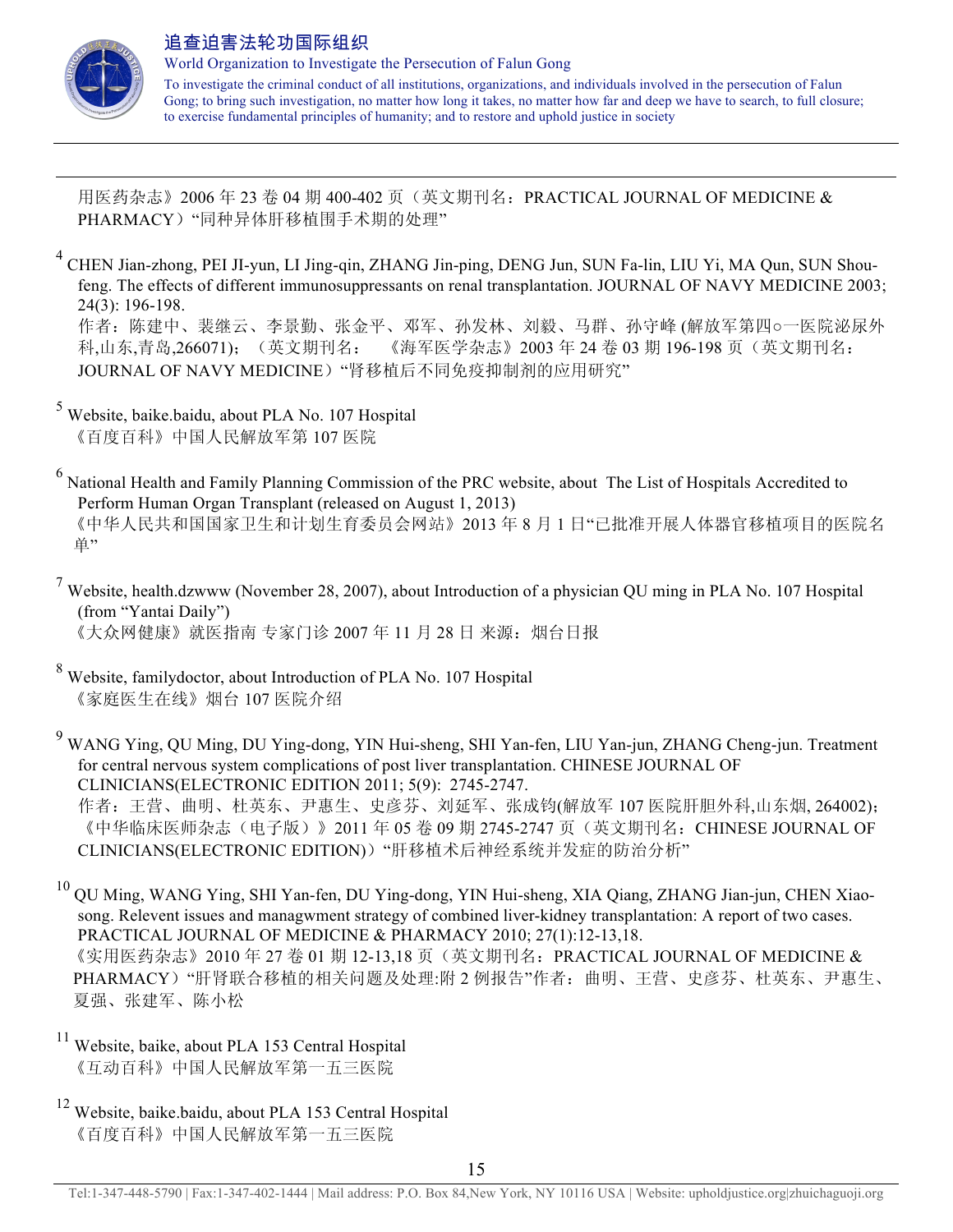

 $\overline{a}$ 

#### 追查迫害法轮功国际组织

World Organization to Investigate the Persecution of Falun Gong

- <sup>13</sup> National Health and Family Planning Commission of the PRC website, about Office of the Ministry of Health Notice on Human Organ transplant Registration in Institutes Nationwide, and Accessory 1: The First List of Hospitals Accredited by Human Organ Transplant Clinical Application Committee of the Ministry of Health (on May 23, 2007) 《中华人民共和国国家卫生和计划生育委员会网站》2007 年 08 月 06 日"卫生部办公厅关于做好人体器官移植 诊疗科目登记工作的通知附件:1、第一批通过卫生部人体器官移植技术临床应用委员会审核医院名单"
- <sup>14</sup> ZHENG Hai-xia, FENG He-cheng, WANG Yu-heng. Diagnostic analysis of tumor in urinary system after renal transplantation (5 cases report). CHINA JOURNAL OF MODERN MEDICINE 2007; 17(5): 620-622. 《中国现代医学杂志》2007 年 17 卷 05 期 620-622 页(英文期刊名: CHINA JOURNAL OF MODERN MEDICINE) "肾移植术后患者并发泌尿系统肿瘤的诊断分析(附 5 例报告)" 作者: 郑海霞、冯合成、王玉恒
- <sup>15</sup> Website, baike.baidu, about The 89th Hospital of PLA 《百度百科》中国人民解放军第 89 医院简介
- <sup>16</sup> Website, yyk.39, about The 89th Hospital of PLA 《39 健康网》中国人民解放军第八十九医院简介
- <sup>17</sup> Website, haodf, about the Department of Ophthalmology, The 89th Hospital of PLA 《好大夫网站》中国人民解放军第 89 医院眼科简介
- <sup>18</sup> Yanzhou 91 Hospital website, Overview (of hospital) 《兖州九一医院》医院简介
- <sup>19</sup> Website, baike.baidu, about The 88th Hospital of PLA 《百度百科》中国人民解放军第八十八医院
- <sup>20</sup> Website, haodf.com, about the Department of Urology, The 88th Hospital of PLA 《好大夫在线》88 医院泌尿外科
- <sup>21</sup> GAO Lin, XU Tao, GUO Jian-zhong, ZHOU Feng. Treatment of cytomegalovirus infection after kidney transplantation: 20 cases report. JOURNAL OF TAISHAN MEDICAL COLLEGE 2009; 30(6): 454-455. 作者:高琳、徐涛、郭建忠、周峰(解放军第 88 医院泌尿外科,山东, 泰安,271000); 《泰山医学院学报》 2009 年 30 卷 06 期 454-455 页(英文期刊名:JOURNAL OF TAISHAN MEDICAL COLLEGE)"20 例肾移植 术后巨细胞病毒感染的防治"
- <sup>22</sup> Website, lyyxw.cn, about 150th Central Hospital of People's Liberation Army 《洛阳医学网》解放军第 150 医院 医院简介
- <sup>23</sup> Website, lyyxw.cn, about 150th Central Hospital of People's Liberation Army 《洛阳医学网》解放军第 150 医院 医院简介
- <sup>24</sup> Website, lyyxw.cn, about the Department of Hepatobiliary Surgery, 150th Central Hospital of People's Liberation Army

Tel:1-347-448-5790 | Fax:1-347-402-1444 | Mail address: P.O. Box 84,New York, NY 10116 USA | Website: upholdjustice.org|zhuichaguoji.org